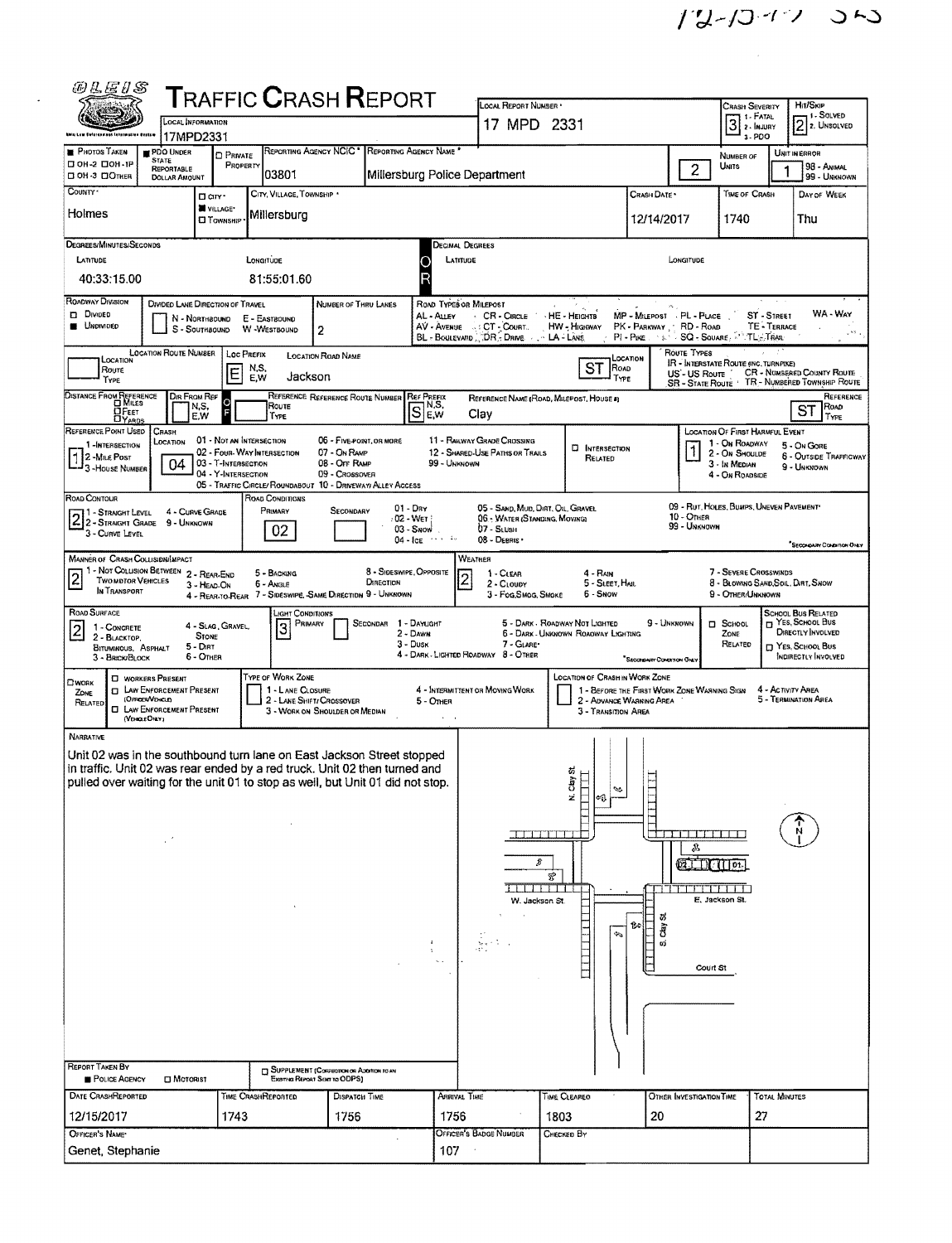|                                                                                                                                                                                                                                                                                                                                                                                                                                                                                                                                                                                                                                                                                                   |                           | NIT                                                                                                                                                                                                                                                                                  |                           |                                                                                                                                                                                                      |           |                                                                                                                                                                                                                                                                                                                                                                                                                                                           |                                                                                  |                                                                                                                                                                                                                                                                                                                                       |                                  |                                                                                                                                                                              |                                                       |                                                                                                                                                                                                            |                                                                                                                                   |                                                                                                                                                                                                                                                                                                                                                                                                           |  |  |
|---------------------------------------------------------------------------------------------------------------------------------------------------------------------------------------------------------------------------------------------------------------------------------------------------------------------------------------------------------------------------------------------------------------------------------------------------------------------------------------------------------------------------------------------------------------------------------------------------------------------------------------------------------------------------------------------------|---------------------------|--------------------------------------------------------------------------------------------------------------------------------------------------------------------------------------------------------------------------------------------------------------------------------------|---------------------------|------------------------------------------------------------------------------------------------------------------------------------------------------------------------------------------------------|-----------|-----------------------------------------------------------------------------------------------------------------------------------------------------------------------------------------------------------------------------------------------------------------------------------------------------------------------------------------------------------------------------------------------------------------------------------------------------------|----------------------------------------------------------------------------------|---------------------------------------------------------------------------------------------------------------------------------------------------------------------------------------------------------------------------------------------------------------------------------------------------------------------------------------|----------------------------------|------------------------------------------------------------------------------------------------------------------------------------------------------------------------------|-------------------------------------------------------|------------------------------------------------------------------------------------------------------------------------------------------------------------------------------------------------------------|-----------------------------------------------------------------------------------------------------------------------------------|-----------------------------------------------------------------------------------------------------------------------------------------------------------------------------------------------------------------------------------------------------------------------------------------------------------------------------------------------------------------------------------------------------------|--|--|
|                                                                                                                                                                                                                                                                                                                                                                                                                                                                                                                                                                                                                                                                                                   |                           |                                                                                                                                                                                                                                                                                      |                           |                                                                                                                                                                                                      |           |                                                                                                                                                                                                                                                                                                                                                                                                                                                           |                                                                                  | LOCAL REPORT NUMBER                                                                                                                                                                                                                                                                                                                   | 17 MPD 2331                      |                                                                                                                                                                              |                                                       |                                                                                                                                                                                                            |                                                                                                                                   |                                                                                                                                                                                                                                                                                                                                                                                                           |  |  |
|                                                                                                                                                                                                                                                                                                                                                                                                                                                                                                                                                                                                                                                                                                   |                           | OWNER NAME: LAST, FIRST, MIDDLE ( C SAME AS DRIVER )                                                                                                                                                                                                                                 |                           |                                                                                                                                                                                                      |           |                                                                                                                                                                                                                                                                                                                                                                                                                                                           |                                                                                  |                                                                                                                                                                                                                                                                                                                                       |                                  | OWNER PHONE NUMBER                                                                                                                                                           |                                                       | <b>DAMAGE SCALE</b>                                                                                                                                                                                        |                                                                                                                                   | <b>DAMAGE AREA</b>                                                                                                                                                                                                                                                                                                                                                                                        |  |  |
| UNIT NUMBER                                                                                                                                                                                                                                                                                                                                                                                                                                                                                                                                                                                                                                                                                       | 1.1                       |                                                                                                                                                                                                                                                                                      |                           |                                                                                                                                                                                                      |           |                                                                                                                                                                                                                                                                                                                                                                                                                                                           |                                                                                  |                                                                                                                                                                                                                                                                                                                                       |                                  |                                                                                                                                                                              |                                                       |                                                                                                                                                                                                            |                                                                                                                                   | FRONT                                                                                                                                                                                                                                                                                                                                                                                                     |  |  |
| OWNER ADDRESS: CITY, STATE, ZIP                                                                                                                                                                                                                                                                                                                                                                                                                                                                                                                                                                                                                                                                   |                           |                                                                                                                                                                                                                                                                                      | <b>CISAME AS DRIVER 1</b> |                                                                                                                                                                                                      |           |                                                                                                                                                                                                                                                                                                                                                                                                                                                           |                                                                                  |                                                                                                                                                                                                                                                                                                                                       |                                  |                                                                                                                                                                              |                                                       | I - NONE                                                                                                                                                                                                   |                                                                                                                                   | л<br>о                                                                                                                                                                                                                                                                                                                                                                                                    |  |  |
| OН                                                                                                                                                                                                                                                                                                                                                                                                                                                                                                                                                                                                                                                                                                |                           |                                                                                                                                                                                                                                                                                      |                           |                                                                                                                                                                                                      |           |                                                                                                                                                                                                                                                                                                                                                                                                                                                           |                                                                                  |                                                                                                                                                                                                                                                                                                                                       |                                  |                                                                                                                                                                              |                                                       |                                                                                                                                                                                                            |                                                                                                                                   |                                                                                                                                                                                                                                                                                                                                                                                                           |  |  |
| <b>LP STATE</b>                                                                                                                                                                                                                                                                                                                                                                                                                                                                                                                                                                                                                                                                                   |                           | LICENSE PLATE NUMBER                                                                                                                                                                                                                                                                 |                           |                                                                                                                                                                                                      |           | Vehicle Identification Number                                                                                                                                                                                                                                                                                                                                                                                                                             |                                                                                  |                                                                                                                                                                                                                                                                                                                                       | # Occupants                      | 2 - MINOR                                                                                                                                                                    |                                                       |                                                                                                                                                                                                            |                                                                                                                                   |                                                                                                                                                                                                                                                                                                                                                                                                           |  |  |
| <b>VEHICLE YEAR</b>                                                                                                                                                                                                                                                                                                                                                                                                                                                                                                                                                                                                                                                                               |                           |                                                                                                                                                                                                                                                                                      |                           |                                                                                                                                                                                                      |           |                                                                                                                                                                                                                                                                                                                                                                                                                                                           | <b>VEHICLE COLOR</b>                                                             | 0                                                                                                                                                                                                                                                                                                                                     | 3 - FUNCTIONAL                   |                                                                                                                                                                              | $\Box$<br>о                                           |                                                                                                                                                                                                            |                                                                                                                                   |                                                                                                                                                                                                                                                                                                                                                                                                           |  |  |
| 0                                                                                                                                                                                                                                                                                                                                                                                                                                                                                                                                                                                                                                                                                                 |                           | <b>VEHICLE MAKE</b>                                                                                                                                                                                                                                                                  |                           |                                                                                                                                                                                                      |           | VEHICLE MODEL                                                                                                                                                                                                                                                                                                                                                                                                                                             |                                                                                  |                                                                                                                                                                                                                                                                                                                                       | <b>RED</b>                       |                                                                                                                                                                              |                                                       | 4 - DISABLING                                                                                                                                                                                              |                                                                                                                                   |                                                                                                                                                                                                                                                                                                                                                                                                           |  |  |
| Insurance Company<br>$P$ ROOF OF<br><b>INSURANCE</b><br>SHDWN                                                                                                                                                                                                                                                                                                                                                                                                                                                                                                                                                                                                                                     |                           |                                                                                                                                                                                                                                                                                      |                           |                                                                                                                                                                                                      |           | <b>POLICY NUMBER</b>                                                                                                                                                                                                                                                                                                                                                                                                                                      |                                                                                  | Toweo By                                                                                                                                                                                                                                                                                                                              |                                  |                                                                                                                                                                              |                                                       | 9 - Unknown                                                                                                                                                                                                |                                                                                                                                   | σ<br>Έ<br>O<br>REAR                                                                                                                                                                                                                                                                                                                                                                                       |  |  |
| <b>CARRIER PHONE</b><br>CARRIER NAME, ADDRESS, CITY, STATE, ZIP                                                                                                                                                                                                                                                                                                                                                                                                                                                                                                                                                                                                                                   |                           |                                                                                                                                                                                                                                                                                      |                           |                                                                                                                                                                                                      |           |                                                                                                                                                                                                                                                                                                                                                                                                                                                           |                                                                                  |                                                                                                                                                                                                                                                                                                                                       |                                  |                                                                                                                                                                              |                                                       |                                                                                                                                                                                                            |                                                                                                                                   |                                                                                                                                                                                                                                                                                                                                                                                                           |  |  |
| US DOT<br>VEHICLE WEIGHT GVWR/GCWR<br>1 - LESS THAN OR EQUAL TO 10K LBS<br>2 - 10.001 to 26,000 k Las<br>HM PLACARD ID NO.<br>3 - MORE THAN 26,000K LBS.<br>HAZARDOUS MATERIAL                                                                                                                                                                                                                                                                                                                                                                                                                                                                                                                    |                           |                                                                                                                                                                                                                                                                                      |                           |                                                                                                                                                                                                      |           | CARGO BODY TYPE<br>01 - No CARGO BODY TYPE/NOT APPLICABL 09 - POLE<br>02 - Bus/Van (9-15 Seats, Inc Driver)<br>03 - Bus (16+ SEATS, INC DRIVER)<br>04 - VEHICLE TOWING ANOTHER VEHICLE<br>05 - Logging<br>06 - INTERMODAL CONTAINER CHASIS                                                                                                                                                                                                                | 10 - Cargo Tank<br>11 - FLAT BED<br>13 - CONCRETE MIXER<br>14 - AUTO TRANSPORTER | 2 - Two-WAY, NOT DIVIDED, CONTINUDUS LEFT TURN LANE<br>3 - Two Way, Divided, Unprotected (Painted or Grass >4Ft.) Media<br>4 - Two-Way, DIVIDED, POSITIVE MEDIAN BARRIER                                                                                                                                                              |                                  |                                                                                                                                                                              |                                                       |                                                                                                                                                                                                            |                                                                                                                                   |                                                                                                                                                                                                                                                                                                                                                                                                           |  |  |
|                                                                                                                                                                                                                                                                                                                                                                                                                                                                                                                                                                                                                                                                                                   | <b>HM CLASS</b><br>NUMBER | <b>D</b> RELATED                                                                                                                                                                                                                                                                     |                           |                                                                                                                                                                                                      |           | 07 - CARGO VAN/ENCLOSED BOX<br>08 - GRAIN, CHIPS, GRAVEL                                                                                                                                                                                                                                                                                                                                                                                                  |                                                                                  | 15 - GARBAGE / REFUSE<br>99 - OTHER/UNKNOWN                                                                                                                                                                                                                                                                                           |                                  |                                                                                                                                                                              | <b>HIT / SKIP UNIT</b>                                |                                                                                                                                                                                                            |                                                                                                                                   |                                                                                                                                                                                                                                                                                                                                                                                                           |  |  |
| TYPE OF USE<br>NON-MOTORIST LOCATION PRIOR TO IMPACT<br>01 - Intersection - MARKED CROSSWAL<br>02 - Intersection No Crosswalk<br>03 - INTERSECTION OTHER<br>1 - PERSONAL<br>04 - MIDBLOCK - MARKED CROSSWALK<br>2 - COMMERCIAL<br>05 - TRAVEL LANE - OTHER LOCATION<br>06 - BICYCLE LANE<br>3 - GOVERNMENT<br>07 - SHOULDER/ROADSIDE<br>08 - Sidewalk<br>09 - MEDIAN/CROSSING ISLAND<br><b>DIN EMERGENCY</b><br>10 - DRIVE WAY ACCESS<br>RESPONSE<br>11 - Shared-Use Path or Trail<br>12 - Non-Trafficway area<br>99 - OTHER/UNKNOWN                                                                                                                                                              |                           |                                                                                                                                                                                                                                                                                      |                           |                                                                                                                                                                                                      | UNIT TYPE | 07<br>01 - Sub - COMPACT<br>02 - COMPACT<br>99 - UNKNOWN 03 - MID SIZE<br>OR HIT/SKIP<br>04 - Full Size<br>05 - MINIVAN<br>06 - Sport Utility Vehicle<br>07 - PICKUP<br>08 - VAN<br>09 - MOTORCYCLE<br>10 - MOTORIZED BICYCLE<br>11 - Snowmobile/ATV<br>12 - OTHER PASSENGER VEHICLE                                                                                                                                                                      |                                                                                  |                                                                                                                                                                                                                                                                                                                                       |                                  | 15 - SINGLE UNIT TRUCK / TRAILER<br>16 - TRUCK/TRACTOR (BOBTAIL)<br>17 - TRACTOR/SEMI-TRAILER<br>18 - TRACTOR/DOUBLE<br>19 - TRACTOR/TRIPLES<br>20 - OTHER MED/HEAVY VEHICLE | 14 - SINGLE UNIT TRUCK: 3+ AXLES<br>HAS HM PLACARD.   |                                                                                                                                                                                                            | Non-Motorist                                                                                                                      | PASSENGER VEHICLES (LESS THAN 9 PASSENGERS MEDIMEAVY TRUCKS OR COMBO UNITS > 10KLBS BUS/VAMLIMO(9 OR MORE INCLUDING DRIVER)<br>13 - SINGLE UNIT TRUCK OR VAN 2AXLE, 6 TIRES 21 - BUS/VAN (9-15 SEATS, INC DRIVER)<br>22 - BUS (16+ SEATS, INC DRIVER)<br>23 - ANIMAL WITH RIDER<br>24 - ANIMAL WITH BUGGY, WAGON, SURREY<br>25 - BICYCLE/PEDACYCLIST<br>26 - PEDESTRIAN/SKATER<br>27 - OTHER NON-MOTORIST |  |  |
| 09 - AMBULANCE<br>SPECIAL FUNCTION 01 - NONE<br>$02 - TAX$<br>$10 -$ Fire<br>03 - RENTAL TRUCK (OVER 10K LBS)<br>11 - Highway/Maintenance<br>04 - Bus - School (Public or Private) 12 - MILITARY<br>05 - Bus - Transit<br>13 - Pouce<br>06 - Bus - Charter<br>14 - PUBLIC UTILITY<br>07 - Bus - Shuttle<br>15 - OTHER GOVERNMENT<br>08 - Bus - Other                                                                                                                                                                                                                                                                                                                                              |                           |                                                                                                                                                                                                                                                                                      |                           |                                                                                                                                                                                                      |           | 17 - FARM VEHICLE<br><b>MOST DAMAGED AREA</b><br>18 - FARM EQUIPMENT<br>01 - None<br>08 - LEFT SIDE<br>19 - Мотокноме<br>02 - CENTER FRONT<br>09 - LEFT FRONT<br>20 - GOLF CART<br>03 - RIGHT FRONT<br>10 - TOP AND WINDOWS<br>21 - TRAIN<br>MPACT ARE 04 - RIGHT SIDE<br>11 - UNDERCARRIAGE<br>22 - OTHER (EXPLAN IN NARRATIVE)<br>05 - RIGHT REAR<br>12 - LOAD/TRAILER<br>06 - REAR CENTER<br>13 - TOTAL (ALL AREAS)<br>07 - LEFT REAR<br>14 - OTHER    |                                                                                  |                                                                                                                                                                                                                                                                                                                                       |                                  |                                                                                                                                                                              |                                                       |                                                                                                                                                                                                            | Астюн<br>99 - Unknown<br>1 - Non-Contact<br>2 - NON-COLLISION<br>3 - Striking<br>4 - STRUCK<br>5 - STRIKING/STRUCK<br>9 - Unknown |                                                                                                                                                                                                                                                                                                                                                                                                           |  |  |
| 16 - CONSTRUCTION EOIP.<br>PRE-CRASH ACTIONS<br>MOTORIST<br>NON-MOTORIST<br>01<br>15 - ENTERING OR CROSSING SPECIFIED LOCATIO<br>01 - STRAIGHT AHEAD<br>07 - MAKING U-TURN<br>13 - Negotiating a Curve<br>21 - OTHER NON-MOTORIST ACTION<br>16 - WALKING, RUNNING, JOGGING, PLAYING, CYCLING<br>02 - BACKING<br>08 - ENTERING TRAFFIC LANE<br>14 - OTHER MOTORIST ACTIO<br>03 - CHANGING LANES<br>17 - Working<br>09 - LEAVING TRAFFIC LANE<br>99 - UNKNOWN<br>04 - OVERTAKING/PASSING<br>18 - PUSHING VEHICLE<br>10 - PARKED<br>05 - MAKING RIGHT TURN<br>19 - APPROACHING OR LEAVING VEHICLE<br>11 - Slowing or Stopped in Traffic<br>06 - Making LEFT TURN<br>20 - STANDING<br>12 - DRIVERLESS |                           |                                                                                                                                                                                                                                                                                      |                           |                                                                                                                                                                                                      |           |                                                                                                                                                                                                                                                                                                                                                                                                                                                           |                                                                                  |                                                                                                                                                                                                                                                                                                                                       |                                  |                                                                                                                                                                              |                                                       |                                                                                                                                                                                                            |                                                                                                                                   |                                                                                                                                                                                                                                                                                                                                                                                                           |  |  |
| <b>CONTRIBUTING CIRCUMSTANCE</b><br>PRIMARY<br>09<br><b>SECONDARY</b><br>99 - UNKNOWN                                                                                                                                                                                                                                                                                                                                                                                                                                                                                                                                                                                                             |                           | MOTORIST<br>01 - None<br>02 - FAILURE TO YIELD<br>03 - RAN RED LIGHT<br>04 - RAN STOP SIGN<br>05 - Exceeded Speed LIMIT<br>06 - Unsafe Speed<br>07 - IMPROPER TURN<br>08 - LEFT OF CENTER<br>09 - FOLLOWED TOO CLOSELY/ACDA<br>10 - IMPROPER LANE CHANGE<br><b>/PASSING/OFF ROAD</b> |                           | 11 - IMPROPER BACKING<br>17 - FALURE TO CONTROL<br>18 - VISION OBSTRUCTION                                                                                                                           |           | 12 - IMPROPER START FROM PARKED POSITION<br>13 - STOPPED OR PARKED ILLEGALLY<br>14 - OPERATING VEHICLE IN NEGLIGENT MANNER<br>15 - Swering to Avoid (Due to External Conditions)<br>16 - WRONG SIDE/WRONG WAY<br>19 - OPERATING DEFECTIVE EQUIPMENT<br>20 - LOAD SHIFTING/FALLING/SPILLING : Web Let<br>21 - OTHER IMPROPER ACTION                                                                                                                        |                                                                                  | NON-MOTORIST<br>22 - None<br>23 - IMPROPER CROSSING<br>24 - DARTING<br>25 - LYING AND/OR ILLEGALLY IN ROADWAY<br>26 - FALURE TO YIELD RIGHT OF WAY<br>27 - NOT VISIBLE (DARK CLOTHING)<br>28 - INATTENTIVE<br>29 - FAILURE TO OBEY TRAFFIC SIGNS<br>/SIGNALS/OFFICER<br>30 - WRONG SIDE OF THE ROAD<br>31 - OTHER NON-MOTORIST ACTION |                                  |                                                                                                                                                                              |                                                       | VEHICLE DEFECTS                                                                                                                                                                                            | 02 - HEAD LAMPS<br>03 - TAIL LAMPS<br>04 - BRAKES<br>05 - STEERING                                                                | 01 - TURN SIGNALS<br>06 - TIRE BLOWOUT<br>07 - WORN OR SLICK TIRES<br>08 - TRAILER EQUIPMENT DEFECTIVE<br>09 - MOTOR TROUBLE<br>10 - DISABLED FROM PRIOR ACCIDENT<br>11 - OTHER DEFECTS                                                                                                                                                                                                                   |  |  |
| <b>SEQUENCE OF EVENTS</b><br>20<br>FIRST<br>Harmful<br>EVENT<br>14 - PEDESTRIAN<br>15 - PEDALCYCLE<br>17 - Animal - Farm<br>18 - Animal - Deer<br>19 - Animal Other                                                                                                                                                                                                                                                                                                                                                                                                                                                                                                                               | 2                         | з<br>Most<br><b>HARMFUL</b><br>EVENT<br>COLLISION WITH PERSON, VEHICLE OR OBJECT NOT FIXED<br>16 - RAILWAY VEHICLE (TRAN, ENGINE)<br>20 - MOTOR VEHICLE IN TRANSPORT                                                                                                                 | <b>MOTOR VEHICLE</b>      | 6<br>5<br>99 - UNKNOWN<br>21 - PARKED MOTOR VEHICLE<br>22 - WORK ZONE MAINTENANCE EQUIPMENT<br>23 - STRUCK BY FALLING, SHIFTING CARGO<br>OR ANYTHING SET IN MOTION BY A<br>24 - OTHER MOVABLE OBJECT |           | NON-COLLISION EVENTS<br>01 - OVERTURN/ROLLOVER<br>02 - FIRE/EXPLOSION<br>03 - IMMERSION<br>04 - JACKKNIFE<br>05 - CARGO/EQUIPMENT LOSS OR SHIFT 09 - RAN OFF ROAD LEFT<br>COLLISION WITH FIXED, OBJECT<br>25 - IMPACT ATTENUATOR/CRASH CUSHION33 - MEDIAN CABLE BARRIER<br>26 - BRIDGE OVERHEAD STRUCTURE<br>27 - BRIDGE PIER OR ABUTMENT<br>28 - BRIDGE PARAPET<br>29 - BRIDGE RAIL<br>30 - GUARDRAIL FACE<br>31 - GUARDRAILEND<br>32 - PORTABLE BARRIER |                                                                                  | 06 - EQUIPMENT FAILURE<br>07 - SEPARATION OF UNITS<br>08 - RAN OFF ROAD RIGHT<br>34 - MEDIAN GUARDRAIL BARRIER<br>35 - MEDIAN CONCRETE BARRIER<br>36 - MEDIAN OTHER BARRIER<br>37 - TRAFFIC SIGN POST<br>38 - Overhead Sign Post<br>39 - LIGHT/LUMINARIES SUPPORT<br>40 - Unury Pole                                                  | (BLOWN TIRE, BRAKE FAILURE, ETC) |                                                                                                                                                                              | 43 - Curs<br>44 - Олтсн<br>46 - FENCE<br>47 - MAILBOX | 10 - Cross Median<br>11 - Cross Center Line<br>OPPOSITE DIRECTION OF TRAVEL<br>12 - DOWNHILL RUNAWAY<br>13 - OTHER NON-COLLISION<br>41 - OTHER POST, POLE<br>OR SUPPORT<br>42 - CULVERT<br>45 - EMBANKMENT |                                                                                                                                   | 48 - TREE<br>49 - Fire Hydrant<br>50 - WORK ZONE MAINTENANCE<br><b>EQUIPMENT</b><br>51 - WALL, BUILDING, TUNNEL<br>52 - OTHER FIXED OBJECT                                                                                                                                                                                                                                                                |  |  |
| Unit Speed<br>$\square$ Stated<br><b>D</b> ESTIMATED                                                                                                                                                                                                                                                                                                                                                                                                                                                                                                                                                                                                                                              |                           | Posted Speed                                                                                                                                                                                                                                                                         | <b>TRAFFIC CONTROL</b>    | 01 - No CONTROLS<br>02 - S TOP SIGN<br>03 - YIELD SIGN<br>04 - TRAFFIC SIGNAL<br>05 - TRAFFIC FLASHERS<br>06 - School Zone                                                                           |           | 07 - RAILROAD CROSSBUCKS<br>08 - RAILROAD FLASHERS<br>09 - RAILROAD GATES<br>10 - COSTRUCTION BARRICADE<br>11 - PERSON (FLAGGER, OFFICER<br><b>12 - PAVEMENT MARKINGS</b>                                                                                                                                                                                                                                                                                 | 15 - О тнея<br>16 - Not Reported                                                 | 13 - CROSSWALK LINES<br>14 - WALK/DON'T WALK                                                                                                                                                                                                                                                                                          |                                  | UNIT DIRECTION<br>FROM                                                                                                                                                       | То<br>4                                               | 1 - Norm<br>· 2 - South<br>$3 - EAST$<br>4 - West                                                                                                                                                          |                                                                                                                                   | 5 - Northeast<br>9 - UNKNOWN<br>6 - NORTHWEST<br>7 - SOUTHEAST<br>8 - SOUTHWEST                                                                                                                                                                                                                                                                                                                           |  |  |

 $\label{eq:2.1} \begin{split} \mathcal{A}^{(1)} & = \mathcal{A}^{(1)} \left( \mathcal{A}^{(1)} \right) \quad \text{and} \quad \mathcal{A}^{(2)} \end{split}$ 

 $\mathcal{A}^{\mathcal{A}}$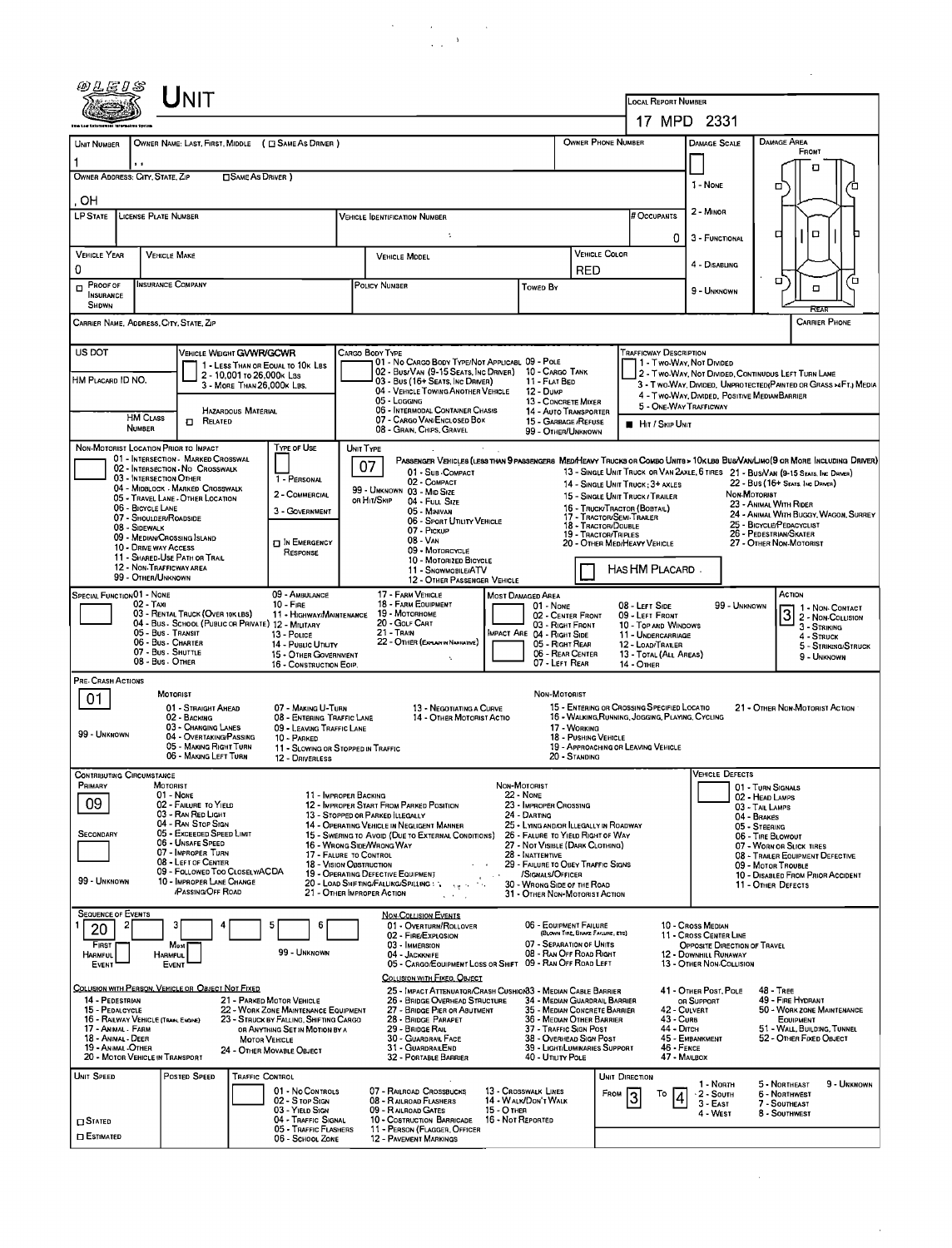| UNIT                                                                                                                                                                                                                                                                                                                                                      |                                                                       |                                                                                                   |                                                                                 |                                                                                                                                                                                                                   |  |  |  |  |  |
|-----------------------------------------------------------------------------------------------------------------------------------------------------------------------------------------------------------------------------------------------------------------------------------------------------------------------------------------------------------|-----------------------------------------------------------------------|---------------------------------------------------------------------------------------------------|---------------------------------------------------------------------------------|-------------------------------------------------------------------------------------------------------------------------------------------------------------------------------------------------------------------|--|--|--|--|--|
|                                                                                                                                                                                                                                                                                                                                                           |                                                                       | LOCAL REPORT NUMBER<br>17 MPD 2331                                                                |                                                                                 |                                                                                                                                                                                                                   |  |  |  |  |  |
|                                                                                                                                                                                                                                                                                                                                                           |                                                                       |                                                                                                   |                                                                                 |                                                                                                                                                                                                                   |  |  |  |  |  |
| UNIT NUMBER<br>OWNER NAME: LAST, FIRST, MIDDLE ( C) SAME AS DRIVER )                                                                                                                                                                                                                                                                                      | OWNER PHONE NUMBER                                                    |                                                                                                   | <b>DAMAGE SCALE</b>                                                             | DAMAGE AREA<br>FRONT                                                                                                                                                                                              |  |  |  |  |  |
| Miller, Moses,<br>$\overline{2}$<br>OWNER ADDRESS: CITY, STATE, ZIP<br>SAME AS DRIVER)                                                                                                                                                                                                                                                                    | 330-231-0231                                                          |                                                                                                   | 2                                                                               |                                                                                                                                                                                                                   |  |  |  |  |  |
| 6931 TR 319, Millersburg, OH, 44654                                                                                                                                                                                                                                                                                                                       |                                                                       |                                                                                                   | 1 - None                                                                        | ▫                                                                                                                                                                                                                 |  |  |  |  |  |
| LP STATE LICENSE PLATE NUMBER<br><b>VEHICLE IDENTIFICATION NUMBER</b>                                                                                                                                                                                                                                                                                     |                                                                       | 2 - MINOR<br># Occupants                                                                          |                                                                                 |                                                                                                                                                                                                                   |  |  |  |  |  |
| OН<br>GRQ8536<br>1G1AK52F257505977                                                                                                                                                                                                                                                                                                                        |                                                                       | 1.                                                                                                | 3 - FUNCTIONAL                                                                  | O<br>□                                                                                                                                                                                                            |  |  |  |  |  |
| <b>VEHICLE YEAR</b><br><b>VEHICLE MAKE</b><br><b>VEHICLE MODEL</b>                                                                                                                                                                                                                                                                                        | VEHICLE COLOR                                                         |                                                                                                   |                                                                                 |                                                                                                                                                                                                                   |  |  |  |  |  |
| 2005<br>Chevrolet<br>Cobalt<br><b>INSURANCE COMPANY</b><br>POLICY NUMBER                                                                                                                                                                                                                                                                                  | GRY                                                                   |                                                                                                   | 4 - DISABLING                                                                   | ם<br>ם                                                                                                                                                                                                            |  |  |  |  |  |
| PROOF OF<br>INSURANCE<br>8349862A1335A<br>State Farm<br>SHOWN                                                                                                                                                                                                                                                                                             | TOWED BY                                                              |                                                                                                   | 9 - Unknown                                                                     |                                                                                                                                                                                                                   |  |  |  |  |  |
| CARRIER NAME, ADDRESS, CITY, STATE, ZIP                                                                                                                                                                                                                                                                                                                   |                                                                       |                                                                                                   |                                                                                 | CARRIER PHONE                                                                                                                                                                                                     |  |  |  |  |  |
| US DOT                                                                                                                                                                                                                                                                                                                                                    |                                                                       |                                                                                                   |                                                                                 |                                                                                                                                                                                                                   |  |  |  |  |  |
| VEHICLE WEIGHT GWWFUGCWR<br>CARGO BODY TYPE<br>01 - No CARGO BODY TYPE/NOT APPLICABL 09 - POLE<br>1 - LESS THAN OR EQUAL TO 10K LBS<br>02 - Bus/Van (9-15 Seats, Inc Driver)                                                                                                                                                                              | 10 - Cargo Tank                                                       | <b>TRAFFICWAY DESCRIPTION</b><br>11 - Two Way, Not Divided                                        |                                                                                 |                                                                                                                                                                                                                   |  |  |  |  |  |
| 2 - 10,001 to 26,000k Las<br>HM PLACARD ID NO.<br>03 - Bus (16+ Seats, Inc Driver)<br>3 - MORE THAN 26,000K LBS.<br>04 - VEHICLE TOWING ANOTHER VEHICLE                                                                                                                                                                                                   | 11 - FLAT BED<br>12 - Duwe                                            |                                                                                                   |                                                                                 | 2 - Two-Way, Not Divided, Continuous Left Turn Lane<br>3 - Two-Way, Divided, Unprotected Painted or Grass >4Ft.) Media                                                                                            |  |  |  |  |  |
| 05 - Logaina<br>06 - INTERMODAL CONTAINER CHASIS<br>HAZARDOUS MATERIAL                                                                                                                                                                                                                                                                                    | 13 - CONCRETE MIXER<br>14 - AUTO TRANSPORTER                          |                                                                                                   | 4 - Two-Way, DIVIDED, POSITIVE MEDIAN BARRIER<br>5 - ONE WAY TRAFFICWAY         |                                                                                                                                                                                                                   |  |  |  |  |  |
| <b>HM CLASS</b><br>07 - CARGO VANIENCLOSED BOX<br>RELATED<br>п.<br>NUMBER<br>08 - GRAIN, CHIPS, GRAVEL                                                                                                                                                                                                                                                    | 15 - GARBAGE / REFUSE<br>99 - OTHER/UNKNOWN                           | HIT / SKIP UNIT                                                                                   |                                                                                 |                                                                                                                                                                                                                   |  |  |  |  |  |
| TYPE OF USE<br>NON-MOTORIST LOCATION PRIOR TO IMPACT<br>UNIT TYPE                                                                                                                                                                                                                                                                                         |                                                                       |                                                                                                   |                                                                                 |                                                                                                                                                                                                                   |  |  |  |  |  |
| 01 - INTERSECTION - MARKED CROSSWAL<br>1<br>02<br>02 - INTERSECTION - NO CROSSWALK<br>01 - Sub - COMPACT<br>03 - INTERSECTION OTHER                                                                                                                                                                                                                       |                                                                       |                                                                                                   |                                                                                 | PASSENGER VEHICLES (LESS THAN 9 PASSENGERS MEDIMEANY TRUCKS OR COMBO UNITS > 10KLBS BUS/VAN/LIMO(9 OR MORE INCLUDING DRIVER)<br>13 - SINGLE UNIT TRUCK OR VAN ZAXLE, 6 TIRES 21 - BUS/VAN (9-15 SEATS, INC DRAFR) |  |  |  |  |  |
| 02 - COMPACT<br>1 - PERSONAL<br>04 - MIDBLOCK - MARKED CROSSWALK<br>99 - UNKNOWN 03 - MID SIZE<br>2 - COMMERCIAL                                                                                                                                                                                                                                          |                                                                       | 14 - SINGLE UNIT TRUCK; 3+ AXLES<br>15 - SINGLE UNIT TRUCK / TRAILER                              | NON-MOTORIET                                                                    | 22 - Bus (16+ Seats, Inc. Droner)                                                                                                                                                                                 |  |  |  |  |  |
| 05 - TRAVEL LANE - OTHER LOCATION<br>OR HIT/SKIP<br>04 - FULL SIZE<br>06 - BICYCLE LANE<br>05 - MINIVAN<br>3 - GOVERNMENT<br>07 - Shouloer/Roadside                                                                                                                                                                                                       | 16 - TRUCK/TRACTOR (BOBTAIL)<br>17 - TRACTOR/SEMI-TRAILER             |                                                                                                   |                                                                                 | 23 - ANIMAL WITH RIDER<br>24 - ANIMAL WITH BUGGY, WAGON, SURREY                                                                                                                                                   |  |  |  |  |  |
| 06 - Sport Utility Vehicle<br>08 - SIDEWALK<br>07 - Pickup<br>09 - MEDIAN/CROSSING ISLAND                                                                                                                                                                                                                                                                 |                                                                       | 25 - BICYCLE/PEDACYCLIST<br>18 - TRACTOR/DOUBLE<br>26 - PEDESTRIAN/SKATER<br>19 - TRACTOR/TRIPLES |                                                                                 |                                                                                                                                                                                                                   |  |  |  |  |  |
| $08 - V_{AN}$<br><b>D</b> IN EMERGENCY<br>10 - DRIVE WAY ACCESS<br>09 - MOTORCYCLE<br>RESPONSE<br>11 - SHARED-USE PATH OR TRAIL                                                                                                                                                                                                                           |                                                                       | 20 - OTHER MEDIHEAVY VEHICLE                                                                      |                                                                                 | 27 - OTHER NON-MOTORIST                                                                                                                                                                                           |  |  |  |  |  |
| 10 - MOTORIZED BICYCLE<br>12 - NON-TRAFFICWAY AREA<br>11 - SNOWMOBILEATV<br>99 - OTHER/UNKNOWN<br>12 - OTHER PASSENGER VEHICLE                                                                                                                                                                                                                            |                                                                       |                                                                                                   | <b>HAS HM PLACARD</b>                                                           |                                                                                                                                                                                                                   |  |  |  |  |  |
| 09 - AMBULANCE<br>17 - FARM VEHICLE<br>SPECIAL FUNCTION 01 - NONE                                                                                                                                                                                                                                                                                         | <b>MOST DAMAGED AREA</b>                                              |                                                                                                   |                                                                                 | ACTION                                                                                                                                                                                                            |  |  |  |  |  |
| 18 - FARM EQUIPMENT<br>02 - Тахі<br>10 - FIRE<br>06<br>01<br>03 - RENTAL TRUCK (OVER 10K LBS)<br>19 - MOTORHOME<br>11 - HIGHWAY/MAINTENANCE<br>20 - GOLF CART                                                                                                                                                                                             | 01 - NONE<br>02 - CENTER FRONT                                        | 99 - Unknown<br>08 - LEFT SIDE<br>09 - LEFT FRONT                                                 |                                                                                 |                                                                                                                                                                                                                   |  |  |  |  |  |
| 04 - Bus - School (Public or Private) 12 - Milltary<br>05 - Bus Triansit<br>21 - Train<br>13 - Pouce<br>22 - OTHER (EXPLANDIN NARRATIVE)<br>06 - Bus - Charter                                                                                                                                                                                            | 03 - RIGHT FRONT<br>MPACT ARE 04 - RIGHT SIDE                         | 10 - TOP AND WINDOWS<br>11 - UNDERCARRIAGE                                                        |                                                                                 | 3 - STRIKING<br>4 - STRUCK                                                                                                                                                                                        |  |  |  |  |  |
| 14 - PuBuc UTHITY<br>06<br>07 - Bus - Shuttle<br>15 - OTHER GOVERNMENT<br>08 - Bus - Other<br>16 - CONSTRUCTION EOIP.                                                                                                                                                                                                                                     | 05 - RIGHT REAR<br>06 - REAR CENTER<br>07 - LEFT REAR                 | 12 - LOAD/TRAILER<br>13 - TOTAL (ALL AREAS)<br>14 - OTHER                                         |                                                                                 | 5 - STRIKING/STRUCK<br>9 - UNKNOWN                                                                                                                                                                                |  |  |  |  |  |
| PRE-CRASH ACTIONS                                                                                                                                                                                                                                                                                                                                         |                                                                       |                                                                                                   |                                                                                 |                                                                                                                                                                                                                   |  |  |  |  |  |
| MOTORIST<br>11                                                                                                                                                                                                                                                                                                                                            | NON-MOTORIST                                                          | 15 - ENTERING OR CROSSING SPECIFIED LOCATIO                                                       |                                                                                 |                                                                                                                                                                                                                   |  |  |  |  |  |
| 01 - STRAIGHT AHEAD<br>07 - MAKING U-TURN<br>13 - Negotiating a Curve<br>14 - OTHER MOTORIST ACTIO<br>02 - BACKING<br>08 - Entering Traffic Lane<br>03 - CHANGING LANES                                                                                                                                                                                   | 17 - WORKING                                                          | 16 - WALKING, RUNNING, JOGGING, PLAYING, CYCLING                                                  |                                                                                 | 21 - OTHER NON-MOTORIST ACTION                                                                                                                                                                                    |  |  |  |  |  |
| 09 - LEAVING TRAFFIC LANE<br>99 - UNKNOWN<br>04 - OVERTAKING/PASSING<br>10 - PARKED<br>05 - MAKING RIGHT TURN<br>11 - SLOWING OR STOPPED IN TRAFFIC                                                                                                                                                                                                       | <b>18 - PUSHING VEHICLE</b><br>19 - APPROACHING OR LEAVING VEHICLE    |                                                                                                   |                                                                                 |                                                                                                                                                                                                                   |  |  |  |  |  |
| 06 - MAKING LEFT TURN<br>12 - DRIVERLESS                                                                                                                                                                                                                                                                                                                  | 20 - STANDING                                                         |                                                                                                   |                                                                                 |                                                                                                                                                                                                                   |  |  |  |  |  |
| <b>CONTRIBUTING CIRCUMSTANCE</b><br>Primary<br><b>MOTORIST</b>                                                                                                                                                                                                                                                                                            | NON-MOTORIST                                                          |                                                                                                   | <b>VEHICLE DEFECTS</b>                                                          | 01 - TURN SIGNALS                                                                                                                                                                                                 |  |  |  |  |  |
| 01 - None<br>11 - IMPROPER BACKING<br>01<br>02 - FAILURE TO YIELD<br>12 - IMPROPER START FROM PARKED POSITION                                                                                                                                                                                                                                             | 22 NONE<br>23 - IMPROPER CROSSING                                     |                                                                                                   |                                                                                 | 02 - HEAD LAMPS<br>03 - TAIL LAMPS                                                                                                                                                                                |  |  |  |  |  |
| 03 - RAN RED LIGHT<br>13 - Stopped or Parked Illegally<br>04 - RAN STOP SIGN<br>14 - OPERATING VEHICLE IN NEGLIGENT MANNER                                                                                                                                                                                                                                | 24 - DARTING<br>25 - LYING ANDIOR ILLEGALLY IN ROADWAY                |                                                                                                   |                                                                                 | 04 - BRAKES<br>05 - Steening                                                                                                                                                                                      |  |  |  |  |  |
| 05 - Exceeded Speed LIMIT<br>SECONDARY<br>15 - Swering to Avoid (Due to External Conditions)<br>06 - UNSAFE SPEED<br>16 - Wrong Side/Wrong Way                                                                                                                                                                                                            | 26 - FALURE TO YIELD RIGHT OF WAY<br>27 - NOT VISIBLE (DARK CLOTHING) | 06 - TIRE BLOWOUT<br>07 - WORN OR SLICK TIRES                                                     |                                                                                 |                                                                                                                                                                                                                   |  |  |  |  |  |
| 07 - IMPROPER TURN<br>17 - FALURE TO CONTROL<br>08 - LEFT OF CENTER<br>18 - Vision Obstruction<br>09 - Followed Too Closelv/ACDA                                                                                                                                                                                                                          | 28 - INATTENTIVE<br>29 - FAILURE TO OBEY TRAFFIC SIGNS                |                                                                                                   | 08 - TRAILER EQUIPMENT DEFECTIVE<br>09 - MOTOR TROUBLE                          |                                                                                                                                                                                                                   |  |  |  |  |  |
| 19 - OPERATING DEFECTIVE EQUIPMENT<br>99 - UNKNOWN<br>10 - IMPROPER LANE CHANGE<br>20 - LOAD SHIFTINGIFALLINGISPILLING<br><b>PASSING OFF ROAD</b>                                                                                                                                                                                                         | /SIGNALS/OFFICER<br>30 - WRONG SIDE OF THE ROAD                       |                                                                                                   |                                                                                 | 10 - DISABLED FROM PRIOR ACCIDENT<br>11 - Other Defects                                                                                                                                                           |  |  |  |  |  |
| 21 - OTHER IMPROPER ACTION                                                                                                                                                                                                                                                                                                                                | 31 - OTHER NON-MOTORIST ACTION                                        |                                                                                                   |                                                                                 |                                                                                                                                                                                                                   |  |  |  |  |  |
| <b>SEQUENCE OF EVENTS</b><br><b>NON-COLLISION EVENTS</b><br>01 - OVERTURN/ROLLOVER<br>З<br>-b<br>20                                                                                                                                                                                                                                                       | 06 - EQUIPMENT FAILURE<br>(BLOWN TIRE, BRAKE FAILURE, ETC)            |                                                                                                   | 10 - Cross Median                                                               |                                                                                                                                                                                                                   |  |  |  |  |  |
| 02 - FIRE/EXPLOSION<br>03 - IMMERSION<br>FIRST<br>Most<br>99 - Unknown<br>04 - JACKKNIFE                                                                                                                                                                                                                                                                  | 07 - Separation of Units<br>08 - RAN OFF ROAD RIGHT                   |                                                                                                   | 11 - Cross CENTER LINE<br>OPPOSITE DIRECTION OF TRAVEL<br>12 - DOWNHILL RUNAWAY |                                                                                                                                                                                                                   |  |  |  |  |  |
| HARMFUL<br><b>HARMFUL</b><br>05 - CARGO/EQUIPMENT LOSS OR SHIFT 09 - RAN OFF ROAD LEFT<br>EVENT<br>EVENT                                                                                                                                                                                                                                                  |                                                                       |                                                                                                   | 13 - OTHER NON-COLLISION                                                        |                                                                                                                                                                                                                   |  |  |  |  |  |
| COLLISION WITH FIXED, OBJECT<br>COLLISION WITH PERSON, VEHICLE OR OBJECT NOT FIXED<br>25 - IMPACT ATTENUATOR/CRASH CUSHIOI83 - MEDIAN CABLE BARRIER                                                                                                                                                                                                       |                                                                       |                                                                                                   | 41 - OTHER POST, POLE                                                           | 48 TREE                                                                                                                                                                                                           |  |  |  |  |  |
| 14 - PEDESTRIAN<br>21 - PARKED MOTOR VEHICLE<br>26 - BRIDGE OVERHEAD STRUCTURE<br>15 - PEDALCYCLE<br>22 - WORK ZONE MAINTENANCE EQUIPMENT<br>27 - BRIDGE PIER OR ABUTMENT                                                                                                                                                                                 | 34 - MEDIAN GUARORAIL BARRIER<br>35 - Median Concrete Barrier         | 42 - CULVERT                                                                                      | OR SUPPORT                                                                      | 49 - FIRE HYDRANT<br>50 - WORK ZONE MAINTENANCE                                                                                                                                                                   |  |  |  |  |  |
| 16 - RAILWAY VEHICLE (TRAIN, ENGINE)<br>23 - STRUCK BY FALLING, SHIFTING CARGO<br>28 - BRIDGE PARAPET<br>17 - ANIMAL - FARM<br>OR ANYTHING SET IN MOTION BY A<br>29 - BRIDGE RAIL                                                                                                                                                                         | 36 - MEDIAN OTHER BARRIER<br>37 - TRAFFIC SIGN POST                   | 43 - Curs<br>44 - Dirch                                                                           |                                                                                 | EQUIPMENT<br>51 - WALL, BUILDING, TUNNEL                                                                                                                                                                          |  |  |  |  |  |
| 18 - Animal Deer<br>30 - GUARDRAIL FACE<br>38 - OVERHEAD SIGN POST<br>45 - EMBANKMENT<br>52 - OTHER FIXED OBJECT<br>MOTOR VEHICLE<br>19 - Animal -Other<br>31 - GUARDRAILEND<br>39 - LIGHT/LUMINARIES SUPPORT<br>46 - FENCE<br>24 - OTHER MOVABLE OBJECT<br>47 - MAILBOX<br>20 - Motor Vehicle in Transport<br>32 - PORTABLE BARRIER<br>40 - UTILITY POLE |                                                                       |                                                                                                   |                                                                                 |                                                                                                                                                                                                                   |  |  |  |  |  |
| UNIT SPEED<br>Posted SPEED<br><b>TRAFFIC CONTROL</b>                                                                                                                                                                                                                                                                                                      |                                                                       | UNIT DIRECTION                                                                                    |                                                                                 |                                                                                                                                                                                                                   |  |  |  |  |  |
|                                                                                                                                                                                                                                                                                                                                                           |                                                                       |                                                                                                   | 1 - North                                                                       | 5 - Northeast<br>9 - UNKNOWN                                                                                                                                                                                      |  |  |  |  |  |
| 01 - No CONTROLS<br>07 - RAILROAD CROSSBUCKS<br>25<br>04<br>0                                                                                                                                                                                                                                                                                             | 13 - Crosswalk Lines<br>FROM                                          | To                                                                                                | 2 - South                                                                       | 6 - Northwest                                                                                                                                                                                                     |  |  |  |  |  |
| 02 - S TOP SIGN<br>08 - RAILROAD FLASHERS<br>03 - YIELD SIGN<br>09 - RAILROAD GATES<br>15 - О тнея<br>04 - TRAFFIC SIGNAL<br>10 - COSTRUCTION BARRICADE<br>STATED                                                                                                                                                                                         | 14 - WALK/DON'T WALK<br>16 - Nor Reported                             |                                                                                                   | $3 - EAST$<br>4 - West                                                          | 7 - Southeast<br>8 - Southwest                                                                                                                                                                                    |  |  |  |  |  |

 $\label{eq:2.1} \frac{1}{2}\left(1-\frac{1}{2}\right)\left(\frac{1}{2}\right)\frac{d^2}{d^2}\left(\frac{d^2}{d^2}\right).$ 

 $\sim$ 

 $\Delta$